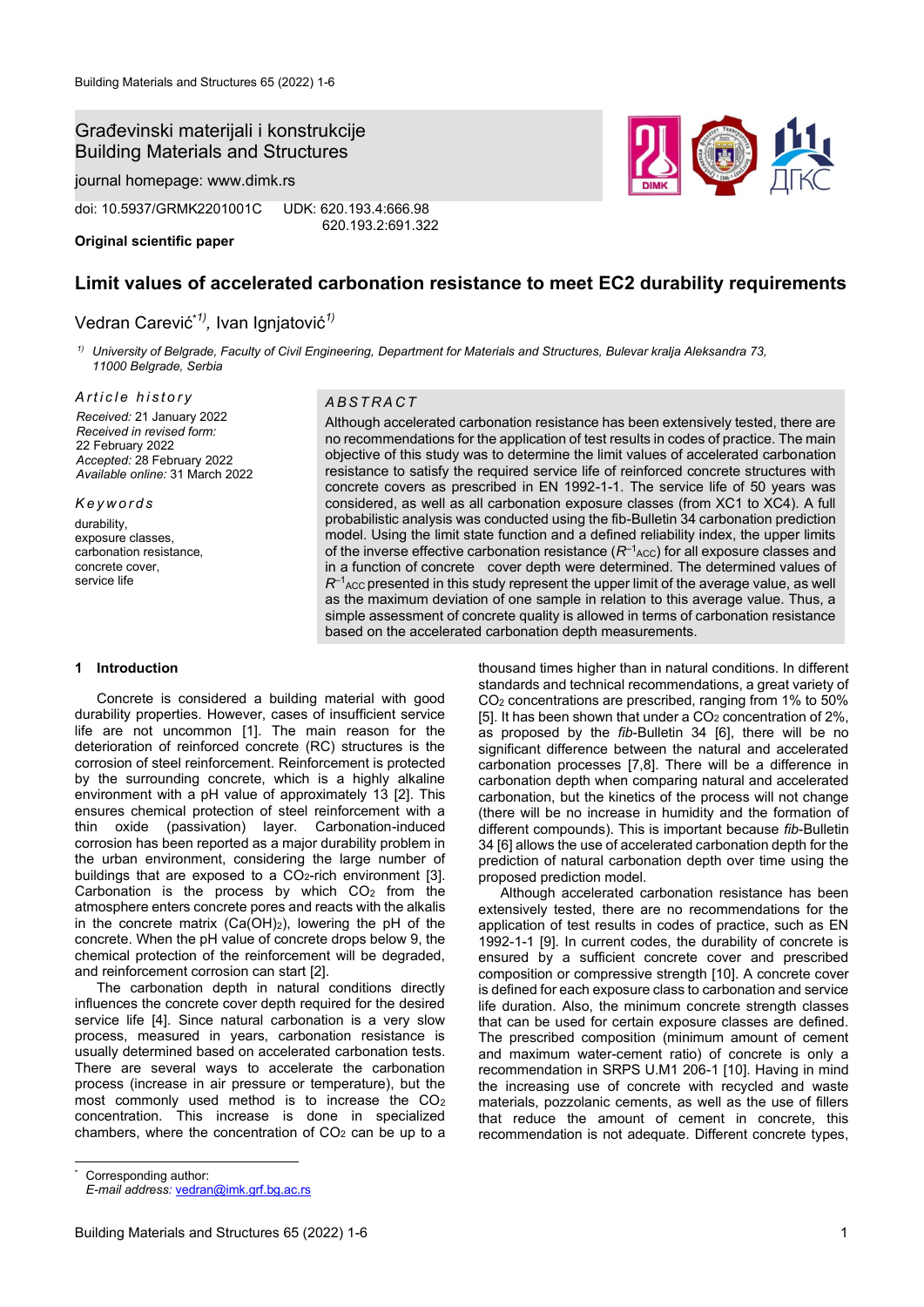although belonging to the same strength classes, do not have the same durability properties, and vice versa [4]. Also, prescribing the minimum amount of cement is not in line with the agenda of reducing  $CO<sub>2</sub>$  emissions in the construction industry [11]. The cement industry causes approximately 7– 10% of all anthropogenic origin  $CO<sub>2</sub>$  emissions [12], which impacts the environment and causes significant greenhouse gas emissions.

On the other hand, there is no carbonation resistance criteria defined in SRPS U.M1 206-1 [10], as defined for other durability related properties such as chloride ingress, freeze-thaw effect, and water permeability. Therefore, the limit values of characteristic parameters should be defined so that each concrete must satisfy these requirements during the accelerated testing in order to meet the requirements of the prescribed service life with the prescribed concrete covers.

#### **2 Objectives and Methodology**

Concrete carbonation resistance has already been the topic of many studies, but the use of test results to determine concrete cover depth according to EN 1992-1-1 [9] is still unknown. Therefore, the objective of this study was to determine the limit values of accelerated carbonation resistance to satisfy the required service life of RC structures for different exposure classes prescribed in EN 1992-1-1 [9]. The standard S4 structural class defined in EN 1992-1-1 [9] was considered corresponding to a service life of 50 years, as well as all exposure classes to carbonation (from XC1 to XC4).

In order to define the concrete resistance that corresponds to prescribe concrete cover, it is necessary to know the development of carbonation depth over time under natural exposure conditions. For that purpose, *fib*-Bulletin 34 [6] was used:

$$
x_c(t) = \sqrt{2 \cdot k_e \cdot k_c \cdot (k_t \cdot R_{ACC}^{-1} + \varepsilon_t) \cdot C_s \cdot t} \cdot W(t)
$$
 (1)

where,  $x_c(t)$  is carbonation depth at the time  $t$  [mm],  $k_e$  is environmental function [-], *k*<sup>c</sup> is execution transfer parameter [-], *k*<sup>t</sup> is regression parameter with average value of 1.25 [-],  $R<sup>1</sup>_{\text{ACC}}$  is inverse effective carbonation resistance of concrete [(mm<sup>2</sup> /year)/(kg/m<sup>3</sup> )], *ε*<sup>t</sup> is error term with average value of 315.5 [(mm<sup>2</sup>/year)/(kg/m<sup>3</sup>)],  $C_s$  is  $CO_2$  concentration [kg/m<sup>3</sup>] and *W*(*t*) is weather function [-].

The *fib*-Bulletin 34 [6] was chosen because it allows the carbonation depth to be obtained while taking into account both the environment and curing conditions and concrete properties. A previously formed database [4] was used. *Fib*-Bulletin 34 [6] proposed an accelerated test with a CO<sup>2</sup> concentration of 2% for 28 days. If a different CO<sup>2</sup> concentration is used, for example, the new European standard for accelerated carbonation resistance EN 12390- 12 [14] specifies a CO<sup>2</sup> concentration of 3% for 70 days, *R*–  $<sup>1</sup>$ Acc values can be calculated using the expression defined</sup> in the LIFECON D 3.2 Service Life Models project [13]:

$$
R_{ACC}^{-1} = \left(\frac{x_c}{\sqrt{2 \cdot C_s \cdot t}}\right)^2 \tag{2}
$$

where, *x*c is the average carbonation depth (m), *C*<sup>s</sup> is CO<sup>2</sup> concentration ( $kg/m<sup>3</sup>$ ) and *t* is the duration (s) of the accelerated carbonation test.The use of Eq. (2) enables the

use of the results of any accelerated carbonation test for calculation of  $R^{-1}$ <sub>ACC</sub> [8].

## **3 Definition of parameters for the probabilistic approach of service life design**

The important aspect in selecting the prediction model (*fib* model) is the nature of the input data. If parameters are treated as continuous stochastic variables, defined by mean values, standard deviations, and probabilistic density functions, the model is probabilistic. A fully probabilistic approach makes it possible to determine the service life that is characterized by a defined probability of failure. Therefore, it was decided to apply the fully probabilistic approach in this study. Based on this, it is possible to define the limit state function of reinforcement depassivation caused by carbonation as follows:

$$
g(c, x_c(t)) = c - x_c(t) =
$$
  
= c - \sqrt{2 \cdot k\_e \cdot k\_c \cdot (k\_t \cdot R\_{ACC}^{-1} + \varepsilon\_t) \cdot C\_s \cdot t} \cdot W(t) (3)

where *c* is concrete cover (mm).

The value of the nominal concrete cover is usually chosen in terms of the environment in which the concrete will be used. The corresponding design value for different exposure classes is defined in EN 1992-1-1 [9]. Although strictly determined, its actual value in practice varies due to the inevitable irregularities that occur during the construction phase. Therefore, this parameter should be considered as a stochastic variable instead of a constant value. However, for the calculation of service life from a durability point of view, instead of nominal concrete cover, which is a stochastic variable, the minimum concrete cover from durability conditions (*c*min,dur) should be used. This depth is a deterministic value and represents the minimum concrete cover depth necessary in order to achieve the desired service life. In EN 1992-1-1 [9] a minimum concrete cover in the range of 15 to 30 mm is prescribes for exposure classes from XC1 to XC4, for a standard S4 structural class corresponding to a service life of 50 years. The final (nominal) value of the concrete cover (*c*nom) will be increased by a typical standard deviation for concrete covers (*Δc*dev), which depends on the type and quality of execution works:

$$
c_{nom} = c_{min, dur} + \Delta c_{dev}
$$
 (4)

To solve the limit state function, it is necessary to define certain parameters, first of all the exposure conditions. The mean atmospheric CO<sup>2</sup> concentration (*C*s) was estimated by the  $fib$ -Bulletin 34 [6] as  $0.00082$  kg/m<sup>3</sup> or  $0.05%$  by volume, taking into account that the current value will increase even more (due to the greenhouse gas effect). According to some data [13], the standard deviation is fairly constant at 0.0001 kg/m<sup>3</sup> .

The execution transfer parameter (*kc*) takes into account the influence of concrete curing conditions on the carbonation resistance. All measures taken to prevent premature concrete drying (water treatment, air conditioning while the surface of the concrete is covered, etc.) are considered to guarantee proper curing. The execution transfer parameter is defined as:

$$
k_{cur} = \left(\frac{t_c}{7}\right)^{b_c} \tag{5}
$$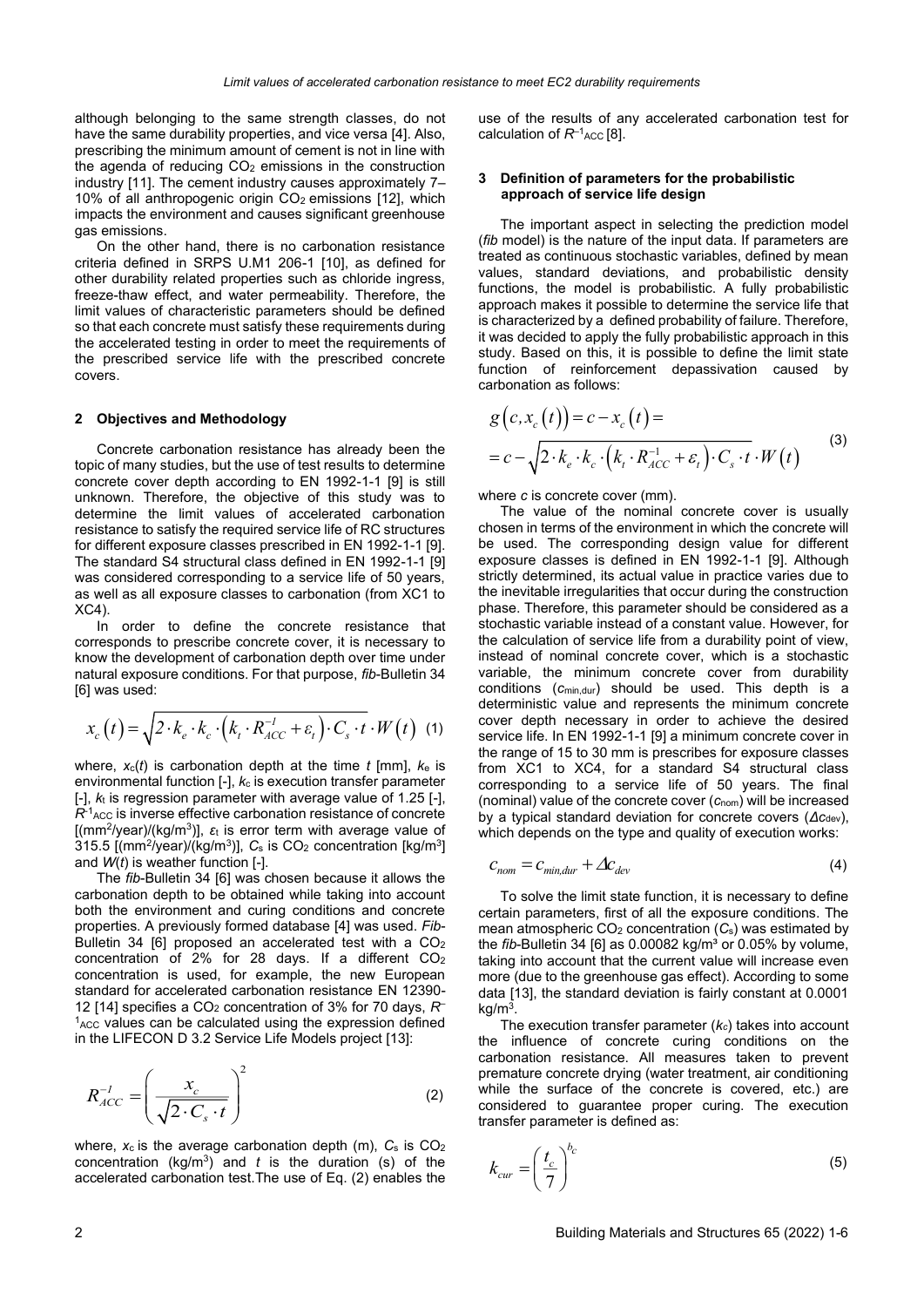where,  $t_c$  is period of curing (days), and  $b_c$  is regression exponent (-)

It should be emphasized that the value of the exponent *b*<sup>c</sup> in Eq. (5) can vary depending on the type of concrete. For instance, a slow pozzolanic reaction of fly ash may require longer curing time in order to achieve the highest possible carbonation resistance. Van Den Heede [16] noted that, for concrete with fly ash, the recommended values proposed in *fib*-Bulletin 34 [6] can still be used. The mean value (–0.567), standard deviation (0.024) and normal distribution have been adopted for the *b<sup>c</sup>* exponent. The curing period (*t*c) of 7 days was adopted because it is assumed that this is the standard time of curing on site, as well as the curing time prescribed in *fib*-Bulletin 34 [6] for the accelerated carbonation test.

The environmental function (*k*e) takes into account the influence of natural relative humidity (*RH*real) on carbonation depth:

$$
k_e = \left(\frac{I - (RH_{real} / 100)^{f_c}}{I - (RH_{ref} / 100)^{f_c}}\right)^{g_c}
$$
(6)

where, *RH*real is environment relative humidity (%), *RH*ref is referent relative humidity (%),  $f_c$  is exponent (-) and  $g_c$  is exponent  $(-)$ .

As proposed in the *fib*-Bulletin 34 [6], parameter *k*<sup>e</sup> represent the relative humidity of the carbonated concrete, instead of the environmental humidity. Due to the fact that these data are not easily available and that the carbonation process takes place only in the concrete surface layer, it is reasonable to use the values of environmental relative humidity. Such data for *RH*<sub>real</sub> is usually collected from the meteorological stations near the site location. Since the lower relative humidity limit is significantly different from zero and the upper limit is 100%, it is appropriate to assume that these parameters are beta-distributed with the upper and lower limits. In this study, a lower limit of 40% and an upper limit of 100% were adopted. An assessment of relative humidity and distribution parameters for particular exposure classes, has been carried out in accordance with the descriptions that can be found in EN 1992-1-1 [9] and relevant studies [13]. Adopted values are presented in Table 1.

Certain specificities existed only within the classes XC1 and XC4. For the XC4 class, wetting and drying cycles were presented through a large standard deviation (16%), where as the mean value was taken based on recommendations from the literature [6,13,17]. The XC1 class represents two opposite exposure conditions: completely wet or completely dry. The relationship between the carbonation depth and relative humidity is a parabolic curve, with a maximum of 50% to 60% *RH* [18–20]. In other words, the carbonation depth under dry or extremely high humidity conditions should be similar. This is based on a physical model of the carbonation process. Under dry conditions, the CO<sub>2</sub> available in the air cannot be dissolved in pores (due to a lack of humidity), which slows down the carbonation process. On the other hand, under extremely high humidity, CO<sup>2</sup> cannot diffuse through the saturated pore solution, which also slows down the carbonation process. The environmental function should reflect the nature of the process. However, parameter *k*e, as already emphasized, represents the relative humidity of the carbonated concrete layer rather than the relative humidity of the environment. According to Eq. (6), the value of the parameter  $k<sub>e</sub>$  under dry conditions is up to 36% higher compared with conditions of moderate humidity (*RH* = 65%). This causes a problem in determining the service life under dry conditions. Since the XC1 class defines structures under dry or extremely high humidity conditions, a high relative humidity of 92% [13] was used to determine the concrete service life for this class. This will lead to more reliable results for the XC1 exposure class. The adopted beta distribution functions for all exposure classes are presented in Figure 1.



*Figure 1. The beta distributions with adopted parameters for all exposure classes [21]*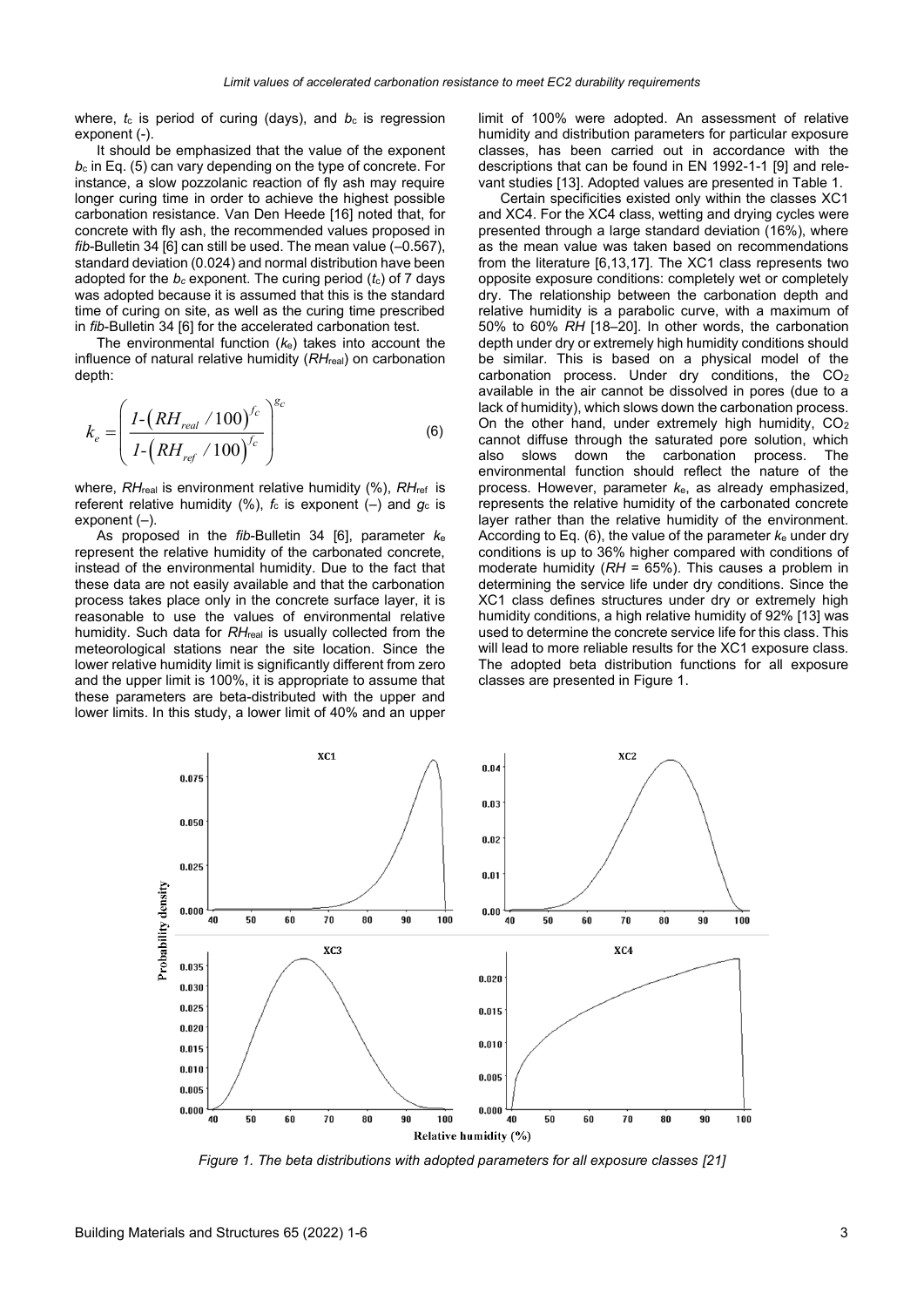*Limit values of accelerated carbonation resistance to meet EC2 durability requirements*

| Parameter             |                 | Distribution | μ              | σ               | Unit                                         |  |
|-----------------------|-----------------|--------------|----------------|-----------------|----------------------------------------------|--|
| $C_{\text{min,dur}}$  | XC <sub>1</sub> | Constant     | 15             |                 | mm                                           |  |
|                       | XC <sub>2</sub> | Constant     | 25             |                 | mm                                           |  |
|                       | XC <sub>3</sub> | Constant     | 25             |                 | mm                                           |  |
|                       | XC4             | Constant     | 30             |                 | mm                                           |  |
| $RH_{\text{real}}$    | XC <sub>1</sub> | Beta         | 92<br>$(40^*)$ | 6<br>$(100^*)$  | %                                            |  |
|                       | XC <sub>2</sub> | Beta         | 79<br>$(40^*)$ | 9<br>$(100^*)$  | %                                            |  |
|                       | XC <sub>3</sub> | Beta         | 65<br>$(40^*)$ | 10<br>$(100^*)$ | %                                            |  |
|                       | XC4             | Beta         | 75<br>(40*)    | 16<br>$(100^*)$ | %                                            |  |
| $RH_{\text{ref}}$     |                 | Constant     | 65             |                 | $\%$                                         |  |
| $f_{\rm c}$           |                 | Constant     | 5.0            |                 |                                              |  |
| $g_{\rm c}$           |                 | Constant     | 2.5            |                 |                                              |  |
| $t_{\rm c}$           |                 | Constant     | $\overline{7}$ |                 | days                                         |  |
| $b_{\rm c}$           |                 | Normal       | $-0.567$       | 0.024           |                                              |  |
| $C_{\rm s}$           |                 | Normal       | 0.0008         | 0.0001          | kg/m <sup>3</sup>                            |  |
|                       |                 | Constant     | 50             |                 | year                                         |  |
| $k_{\rm t}$           |                 | Normal       | 1.25           | 0.35            |                                              |  |
| $\varepsilon_{\rm t}$ |                 | Normal       | 315.5          | 48              | $(mm^2$ /year)/(kg/m <sup>3</sup> )          |  |
| $R^{-1}$ ACC          |                 | Normal       | variable       | CoV 10%         | (mm <sup>2</sup> /year)/(kg/m <sup>3</sup> ) |  |

*Table 1. Input parameters of the limit state function for service life prediction*

\* Lower and upper limit of the beta distribution

The mean values for *k*<sup>t</sup> and *ε*<sup>t</sup> and their distribution functions are proposed in the *fib*-Bulletin 34 [6]. For the weather function, it was adopted that the concrete was sheltered from rain in order to obtain the maximum carbonation depth (the most unfavourable case). The only unknown parameter in this limit state function is the inverse effective carbonation resistance (R<sup>-1</sup>Acc). Since the determination of the limit value was the subject of this study, the value of  $R^1$ <sub>ACC</sub> was varied. A normal distribution with a coefficient of variation (CoV) of 10% was used.

Overviews of the applied distributions (mean value, standard deviation, lower and upper bound) for each of the input parameters of the limit state function are shown in Table 1.

The reliability index (*β*) and the probability of failure (*P*f) associated with the limit state function (Eq. (3)) was calculated using the *First Order Reliability Method* (FORM). According to the *fib*-Bulletin 34[6], in order to qualify concrete for use, the reliability index must meet the requirements for the depassivation limit state (*β* ≥ 1.3), which corresponds to  $P_f \leq 0.10$ .

## **4 Results and discussions**

The relationship between the reliability index and  $R^{\text{-}1}$ <sub>ACC</sub> is shown in Figure 2 for all carbonation exposure classes.

Using a defined reliability index (*β* ≥ 1.3), the maximum values of the inverse effective carbonation resistance for all exposure classes were determined, assuming the minimum concrete cover for each exposure class given in [9]. Since *R*- $<sup>1</sup>_{ACC}$  represents the inverse carbonation resistance, an</sup> increase in the coefficient represents a decrease in the resistance and vice versa. Therefore, the upper limit of the R<sup>-1</sup><sub>ACC</sub> value was determined.The relationship between exposure classes and the inverse effective carbonation resistance for the service life of 50 years is shown in Table 2. The values in Table 2 represent the average value of the

upper limit that needs to be achieved, as well as the maximum deviation of the individual sample. The maximum deviation of an individual sample was determined based on CoV of 10%.



*Figure 2. The relationship between reliability index and R-1 ACC*

As previously mentioned, extreme environments (very high or low humidity) slow down the carbonation reaction considerably. For the exposure class XC1, which represents a very dry or humid environment, the allowed average value is 5200 ( $mm^2$ /year)/(kg/ $m^3$ ). Although the exposure class XC2 represents a more aggressive carbonation environment, a similar value (5150 (mm<sup>2</sup>/year)/(kg/m<sup>3</sup>)) was determined. The reason was the higher concrete cover depth prescribed in EN 1992-1-1 [9] for exposure class XC2 compared to XC1 (see Table 1). Exposure class XC3 represents a moderate humidity environment, and as such,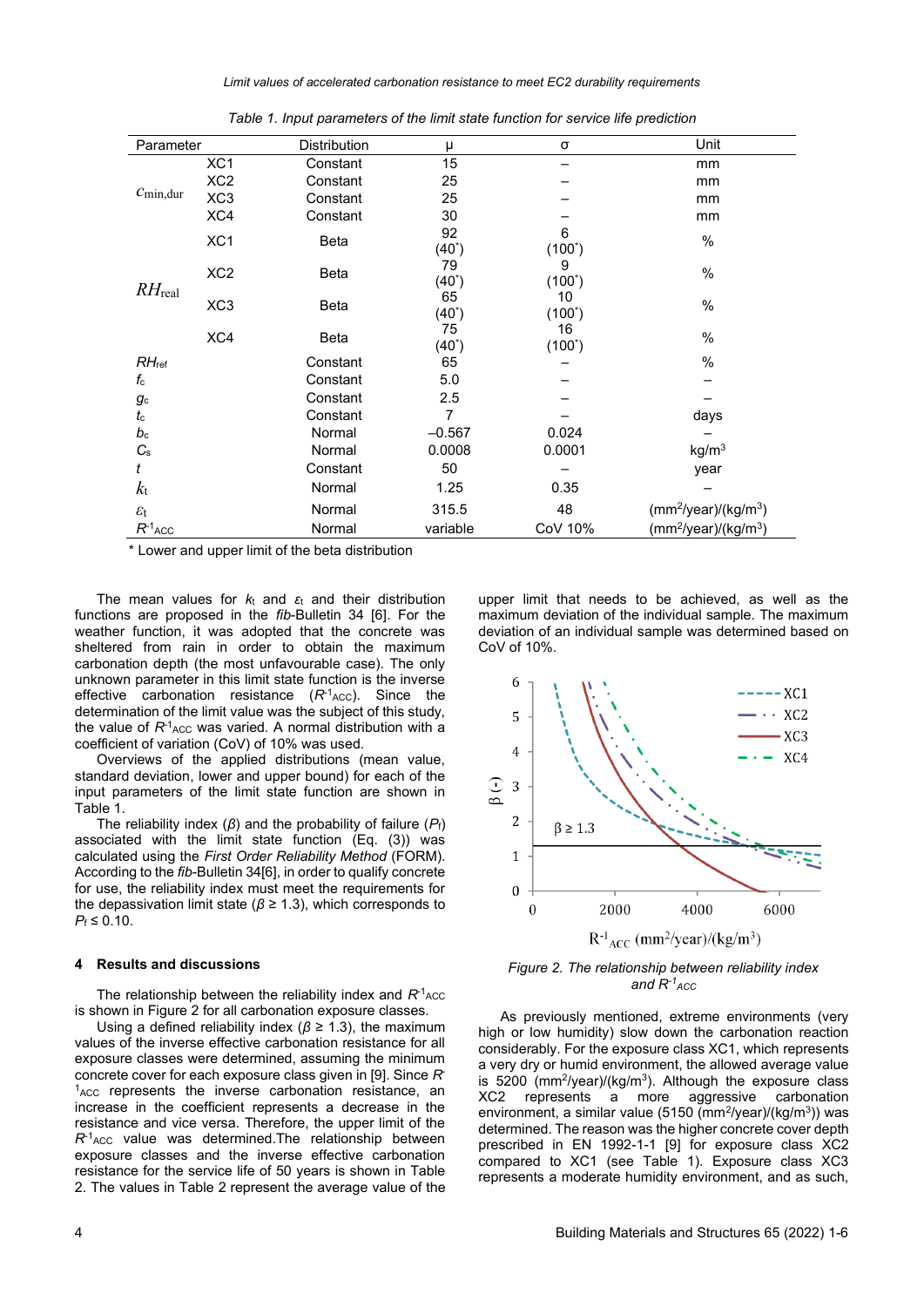is most suitable for carbonation development. It is therefore not surprising that the lowest value of the inverse effective carbonation resistance is obtained for the XC3 exposure class. Also, the prescribed concrete cover depth (25 mm) is the same as for exposure class XC2, which represents a less harsh environment.

*Table 2. Average and maximum values of R<sup>-1</sup><sub>ACC</sub> for different carbonation exposure classes*

| Exposure class  | $R^{-1}$ <sub>ACC</sub> (mm <sup>2</sup> /year)/(kg/m <sup>3</sup> ) |         |  |  |  |
|-----------------|----------------------------------------------------------------------|---------|--|--|--|
|                 | Average                                                              | Maximum |  |  |  |
| XC <sub>1</sub> | < 5200                                                               | 5700    |  |  |  |
| XC2             | < 5150                                                               | 5650    |  |  |  |
| XC <sub>3</sub> | < 3600                                                               | 3950    |  |  |  |
| XC4             | < 5600                                                               | 6150    |  |  |  |

Although wet and dry cycles prolong the depassivation time, the constant change in relative humidity leads to an increase in the corrosion rate during the propagation phase [21] and therefore the highest inverse effective carbonation resistance for XC4 exposure class. However, EN 1992-1-1 [9] as well as the *fib*-Bulletin 34 [6] define service life only through the depassivation phase, not taking into account the propagation period in the service life calculation. The question arises as to whether this concept of prescribing a concrete cover depth for this exposure class (wet and dry cycles) has potentially considered the propagation period. This could open the possibility of considering one part of the propagation period in defining the service life of RC structures.

In addition to the upper limits of  $R<sup>-1</sup>_{\text{ACC}}$  for concrete covers defined in EN 1992-1-1 [9], an analysis was also performed for concrete covers in a range of 10-40 mm, Table 3. This allows the determination of the required concrete cover depth for a defined exposure class based on the concrete carbonation resistance tested by accelerated carbonation tests. On the contrary, for the determined carbonation resistance, the table provides the necessary

concrete cover. The higher the concrete carbonation resistance, the smaller the concrete cover is required and vice versa. This is in line with the service life design concept.

When comparing values within the same concrete cover depth (*cmin*), the highest values of *R*–<sup>1</sup> ACC were obtained for exposure class XC1. These values are several times higher compared to other exposure classes, regardless of the concrete cover depth. This was expected, given that this exposure class represents the least aggressive environment.  $R^{-1}$ <sub>ACC</sub> values for exposure class XC2 were approximately three times lower than those for exposure class XC1. For exposure classes XC3 and XC4, the values were similar regardless of the concrete cover depth. The values of  $R^{-1}$ <sub>ACC</sub> for exposure class XC3 were up to 8% lower compared to XC4. Having this in mind, the concrete cover depth for these two exposure classes should be the same.

As already mentioned, the  $R^{-1}$ <sub>ACC</sub> values presented in Table 3 are calculated based on the measured carbonation depth under accelerated conditions. For practical application, the expected average values of accelerated carbonation depth  $(x_c)$  after 28 days under 2%  $CO<sub>2</sub>$  were calculated and shown in Table 4. These values are indicative because they are the result of probabilistic analysis, which implies certain assumptions, especially in terms of relative humidity and their distribution functions. However, this approach enables us to have an indication of the concrete quality in terms of carbonation resistance as well as suitability for the designed exposure class and concrete cover immediately after the measurement of carbonation depth after the accelerated test.

Expected values of carbonation depth after 28 days of exposure to 2% CO<sup>2</sup> range between 1.5 mm and 15 mm, depending on the exposure class and the concrete cover depth. The use of other accelerated tests, such as EN 12390-12 [14], is also possible, but values in Table 4 must be recalculated using Eq. (2) according to the exposure conditions defined in that test (CO<sub>2</sub> concentration and test duration).

*Table 3. Average values of R–<sup>1</sup> ACC ((mm<sup>2</sup> /year)/(kg/m<sup>3</sup> )) for different exposure classes and concrete covers (cmin)*

| Exposure class  | $c_{min}(mm)$ |        |        |         |         |         |         |
|-----------------|---------------|--------|--------|---------|---------|---------|---------|
|                 | 10            | 15     | 20     | 25      | 30      | 35      | 40      |
| XC <sub>1</sub> | < 2100        | < 5200 | < 9500 | < 15000 | < 21500 | < 29500 | < 38500 |
| XC <sub>2</sub> | < 650         | < 1700 | < 3200 | < 5150  | < 7500  | < 10200 | < 13500 |
| XC <sub>3</sub> | < 400         | < 1150 | < 2200 | < 3600  | < 5200  | < 7200  | < 9500  |
| XC4             | < 430         | < 1250 | < 2350 | < 3800  | < 5600  | < 7600  | ~10000  |

*Table 4. Expected average values of accelerated carbonation depth x<sup>c</sup> (mm) after 28 days under 2% of CO2 for different carbonation exposure classes and concrete covers*

| Exposure class  | $c_{min}(mm)$ |       |       |       |        |        |        |
|-----------------|---------------|-------|-------|-------|--------|--------|--------|
|                 | 10            | 15    | 20    | 25    | 30     | 35     | 40     |
| XC <sub>1</sub> | < 3.4         | < 5.4 | < 7.3 | < 9.2 | < 11.0 | < 12.8 | < 14.7 |
| XC <sub>2</sub> | < 1.9         | < 3.1 | 4.2   | < 5.4 | < 6.5  | < 7.6  | < 8.7  |
| XC <sub>3</sub> | < 1.5         | < 2.5 | < 3.5 | < 4.5 | < 5.4  | < 6.3  | < 7.3  |
| XC4             | < 1.6         | < 2.6 | < 3.6 | < 4.6 | < 5.6  | < 6.5  | < 7.5  |